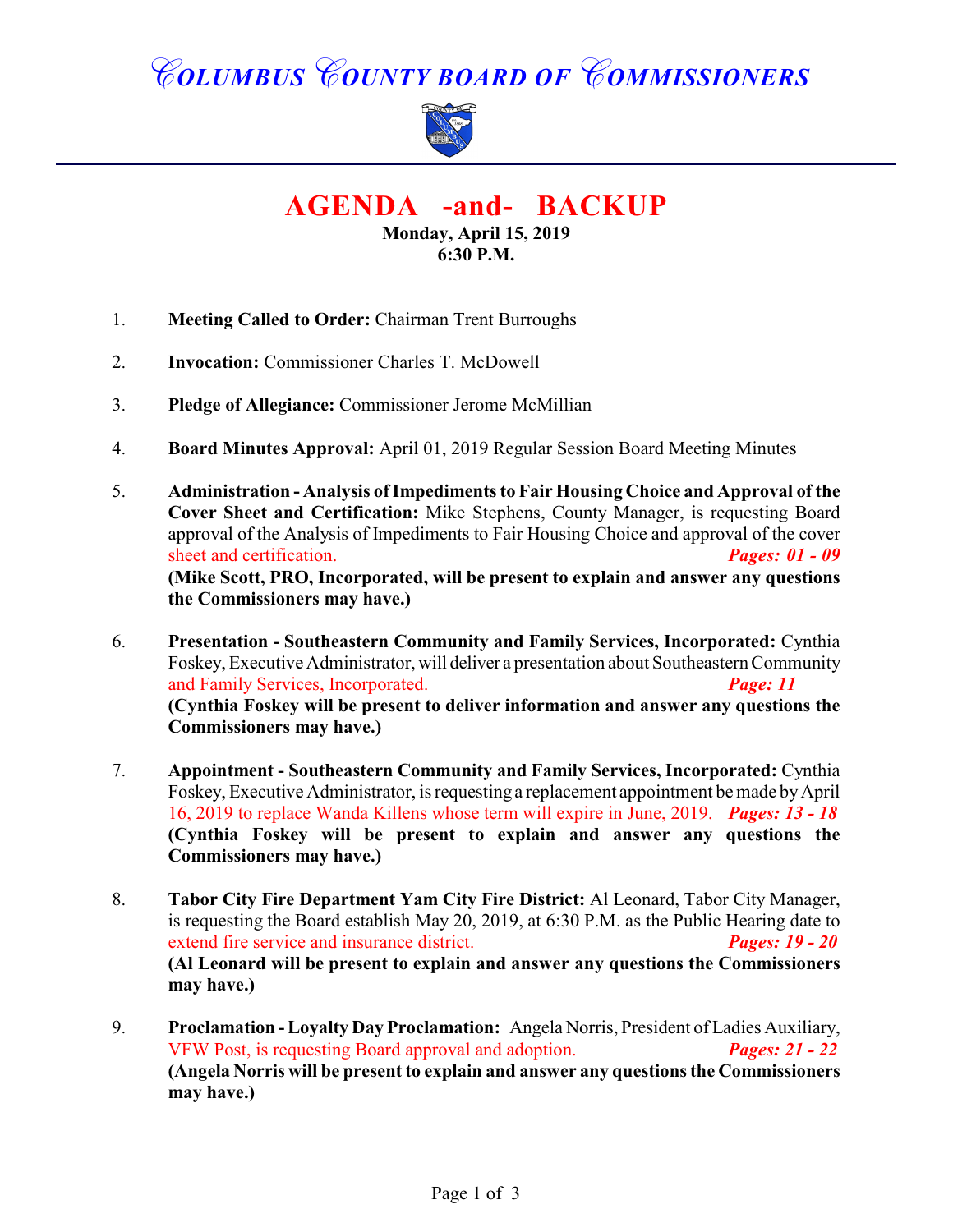- 10. **Airport Grant Agreement for Project #36244.18.8.1:** Phil Edwards, Airport Manager, is requesting Board approval for the Grant Agreement for \$57,950. *Pages: 23 - 35* **(Phil Edwards will be present to explain and answer any questions the Commissioners may have.)**
- 11. **Tax Departmental Update:** Needom Hughes, IV, Columbus County Tax Administrator, will deliver a Departmental Update. *Page: 37* **(Needom Hughes, IV, Tax Administrator, will be present to deliver update and answer any questions the Commissioners may have.)**
- 12. **Social Services Monthly Administrative Update:** Algernon McKenzie, Social Services Director, will deliver the Monthly Administrative Update. *Pages: 39 - 46* **(Algernon McKenzie will be present to deliver update and answer any questions the Commissioners may have.)**
- 13. **Finance Resolution of the Board of Commissioners for the County of Columbus, North Carolina, Declaring its intention to Reimburse Said County from the Proceeds of One or More Tax-Exempt Financings for Certain Capital Expenditures:** Bobbie Faircloth, Finance Director, is requesting Board approval. *Pages: 47 - 52* **(Bobbie Faircloth will be present to explain and answer any questions the Commissioners may have.)**
- 14. **Chadbourn Middle School Site Discussion:** Mike Stephens, County Manager, is requesting discussion be conducted relative to the former Chadbourn Middle School site. *Page: 53*

**(Mike Stephens will be present to explain and answer any questions the Commissioners may have.)**

- 15. **Administration Classic Aviation, Incorporated Management Agreement:** Michael H. Stephens, County Manager, is requesting review and re-entering the Management Agreement. *Pages: 55 - 62* **(Michael Stephens will be present to explain and answer any questions the Commissioners may have.)**
- 16. **NC Department of Transportation Right-of-Way Purchase Offer:** Michael H. Stephens, County Manager, is requesting Board approval of the Offer to Purchase Real Property Due to the Acquisition of Right-of-Way and Damages. *Pages: 63 -120* **(Michael Stephens will be present to explain and answer any questions the Commissioners may have.)**

#### **RECESS REGULAR SESSION and enter into COMBINATION MEETING of COLUMBUS COUNTY WATER and SEWER DISTRICTS I, II, III, IV and V BOARD MEETING:**

17. **Columbus County Water and Sewer Districts I, II, III, IV and V - Approval of Board Meeting Minutes:**

April 01, 2019 **Combination Meeting** of Columbus County Water and Sewer Districts I, II, III, IV and V Board Meeting **(5 sets)**